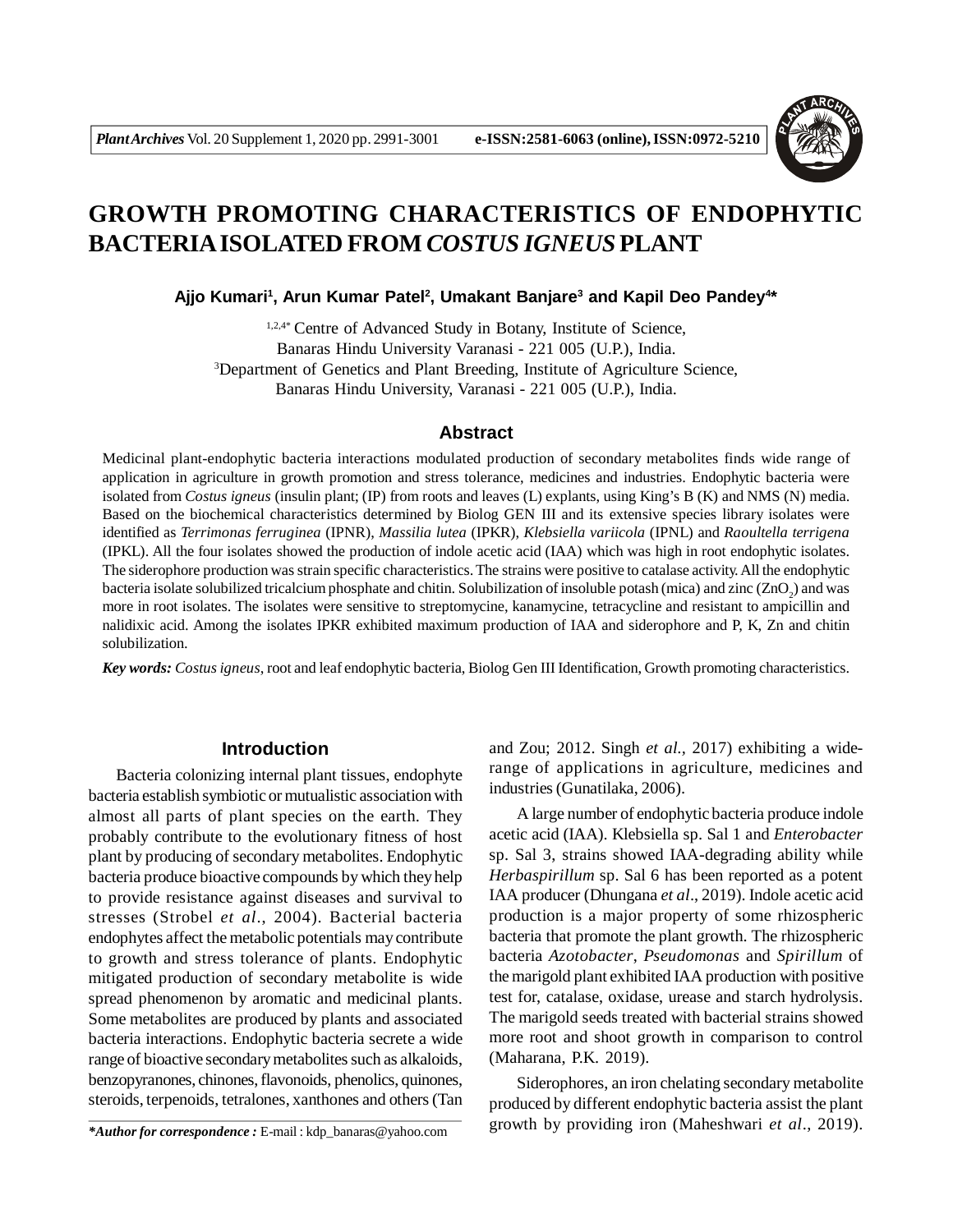Although, iron is abundant in soil, but its availability is limited due to less solubility of the Fe<sup>3</sup>z ions. The divalent  $(Fe<sup>2+</sup>)$  state is easily oxidized to the trivalent (Fe $3z$ ) which is precipitated in soil in the form of oxide or hydroxide. Several endophytic bacteria have the capacity to produce this low molecular weight iron chelating compound siderophore in different form such as Hydroxymate, Catecholates etc. This iron chelating agent can make insoluble form of iron into soluble form by mineralization and sequestration for the growth and development of plant (Pahari *et al*., 2017).

Catalase, an enzyme catalyzes the decomposition of hydrogen peroxide to water and oxygen and thus protects the cells from oxidative damage by reactive oxygen species (ROS). It's presence in the bacterial cells is largely governed by the growth conditions and the medium composition. (https://en.wikipedia.org/wiki/Catalase).

The solubilization of inorganic phosphate and enzymatic mineralization of organic phosphates is another growth promoting trait exhibited by endophytic bacteria. Aneurinibacillus sp. and Lysinibacillus sp., endophyte of banana tree, effectively solubilized tricalcium phosphate and soy lecithin which reduced the pH of liquid medium and showed acid phosphatase activity (Matos *et al*., 2017). Potassium (K) is required as an essential macro element in agricultural production systems, since the deficiency of K usually reduced crop yield. Potassiumsolubilizing bacteria (KSB) in forest and rubber tree plantation rhizospheric soils in Myanmar showed the microbial abundance of KSB in the plantation soil higher than that of the forest soil. KSB accounted for less than 5.47% of the total bacteria detected in the soil samples, indicated the increasing use of KSB for restoring soil and reducing the use of chemical fertilizers (Dong *et al.,* 2019). Zinc solubilizing bacteria in rhizosphic region solubilize zinc oxide (ZnO). Inoculation of zinc solubilizing isolates, Bacillus sp. (ZM20), *Bacillus aryabhattai* (ZM31 and S10) and *Bacillus subtilis* (ZM63) increased the growth of maize plants (Mumtaz *et al*., 2017). The endophytic bacterial isolates from soybean and summer mung bean rhizosphere have ability to solubilize zinc oxide (ZnO) and zinc phosphate  $\text{Zn}_3(\text{PO}_4)$  (Sharma *et al.*, 2014).

Endophytic bacterial secondary metabolites have antimicrobial properties (Indrawati *et al*., 2018). They act as plant crops' biotic and abiotic stressors by stimulating immune responses, aggressive colonization and excluding plant pathogens by niche competition. They exhibit antioxidant activities and phenylpropanoid metabolism, which indirectly stimulates plant defense, structural support, and survival strategy molecules. Many endophytic Actinobacteria produce metabolites with antimicrobial and antitumor activities useful in agriculture, veterinary, medicine, environment and industries. The high endophytes diversity and their adaptation to various abiotic and biotic stresses make them a suitable and unlimited source of novel metabolites, whose applications could reduce the use of agrochemicals in food production. (Ek-Ramos *et al*., 2019).

*Costus igneus* commonly called as Insulin plant has antidiabetic sugar lowering property (Sabu, 2006). Native of south and central America, the *Costus igneus* plant was introduced in south India during 2002-03 where it is cultivated as an ornamental plant (Merina, 2004). The different plant parts of the *Costus* species are used for scabies and stomach ailments, high fever, blisters, burns and against snake bite (Rathore and Khanna, 1978; Gruenwald *et al.,* 2000 and Warrier *et al.,* 1994). The extract of rhizome is used to make sexual hormones, contraceptives and also used for treating burning sensation, constipation, leprosy, asthma, bronchitis, anaemia and other skin ailments (Bown, 2008).

Keeping in view the information above, the growth promoting traits of some endophytic bacterial isolated from roots and leaves of *Costus igneus* were investigated. Further, the biochemical characteristics of the isolates determined by Biolog were used for identification of the strains.

## **Materials and Methods**

#### **Collection of root and leaf from pea plant:**

The healthy roots and leaves were collected from insulin plant (*Costus igneus*), grown in the soil and pots in the Botanical Garden of Department of Botany, Institute of Science, Banaras Hindu University, Varanasi, Utter Pradesh, India. The plants were six-month-old and of about 50 cm in Hight.

Freshly collected root and leaves from insulin plant were cleaned thoroughly with tap water. Five roots and leaves were cut into 1 cm pieces and transferred to sterile 250 ml Erlenmeyer flask containing 50 ml of sterile water. The flasks containing explants were shaken for 30 minutes on a shaker and washed several times with sterile distilled water. The explants were then aseptically transferred to another sterile flask and surface sterilized as follows: the root and leaf explants were placed in 95% ethanol for 1 min followed by washing with sterile distilled water. In the second step, explants were surfaces sterilized with  $0.1\%$  HgCl<sub>2</sub> for 5 min, and washed several times with sterile distilled water (Chaintreuil *et al*., 2000). Root and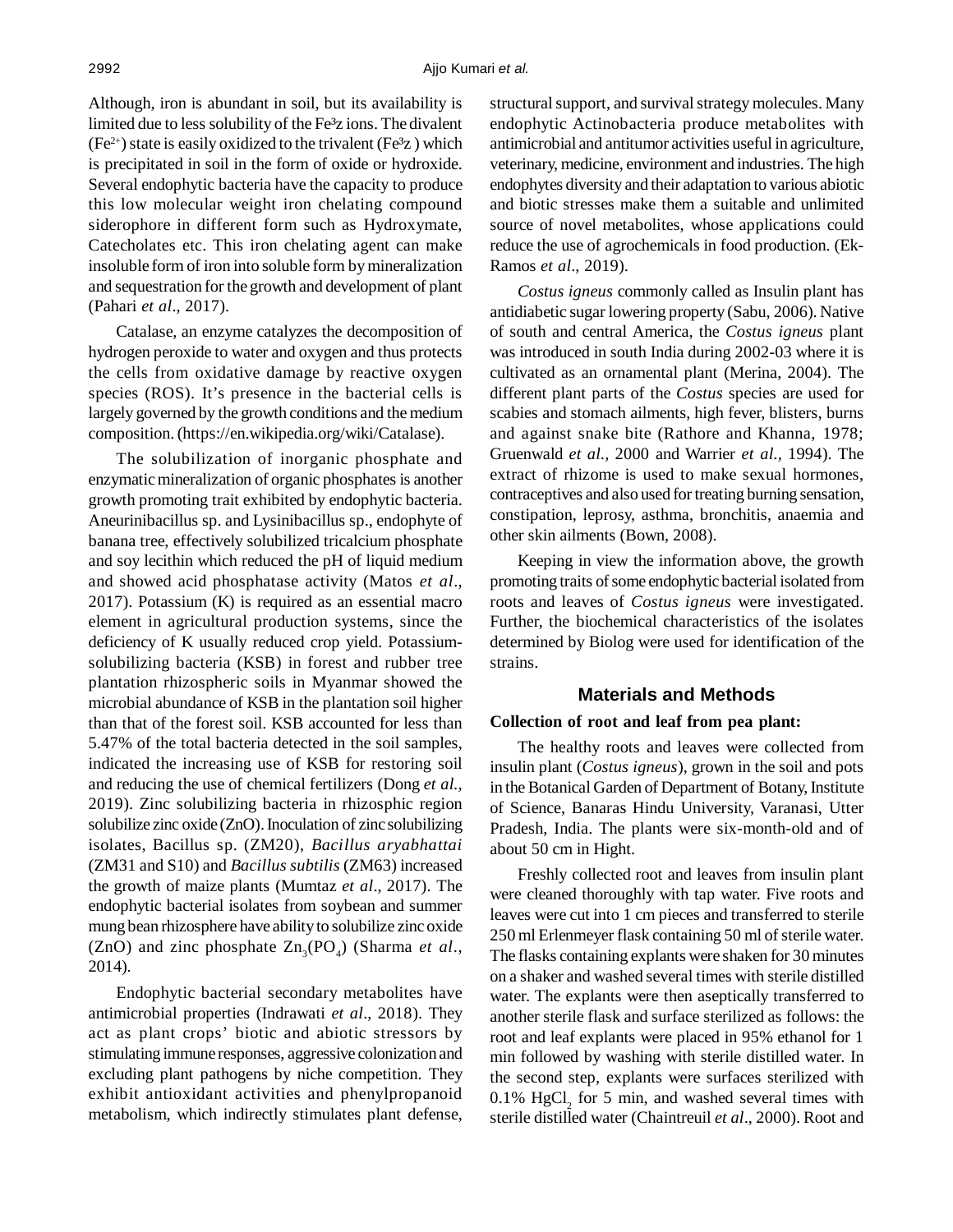leaf explants were sliced (0.5 mm) with sterilized razor and six sliced root and leaf explants were placed aseptically on King's B medium (King's *et al*., 1954) and NMS medium (Whittenbury, *et al*., 1970)) agar plates and incubated at 30°C for 3-7 days. Well-developed single colonies growing around root and leaf explants were picked up and transferred repeatedly on agar plates to observe consistency in colony morphology and growth. Finally, cleans clones based on their colony characteristics and growth on their respective media of isolation were selected and stored on the slants in Bakelite tube of same media at 5<sup>o</sup>C. Four endophytic isolates IPNR, IPKR, IPNL and IPKL (where  $I =$  insulin,  $P =$  plant,  $N = NMS$ medium,  $K =$  Kings's medium,  $R =$  root and  $L =$  leaf) were selected for further study.

# **Biochemical characteristics and identification of endophytic by Biology**

Freshly grown bacterial colonies grown on nutrient agar were picked up and suspended in of 0.85% 5 ml saline solution. Bacterial suspensions were adjusted in IF-A to 90-98% transmittance (T90) using a Biolog turbidimeter. The suspensions (150µL) was dispensed into each well of a Biolog GEN III microplate. The plates were incubated at 30°C in an Omnilog incubator. After 24 and 48 hr of incubation, the phenotypic fingerprint of purple coloured well were compared to the Biolog extensive species library.

#### **Catalase assay**

Catalase test was performed by adding 2-3 drops of  $3\%$  H<sub>2</sub>O<sub>2</sub> with single bacterial colony on clean grease free glass slide and mixed with inoculation loop. Immediate formation of gas bubble showed the positive test for catalase enzyme.

#### **Indole acetic acid (IAA) production**

IAA production by the bacterial strains was estimated in the cells grown in nutrient broth supplemented with 100 µg/ ml filter sterilized L- tryptophan. The cultures were incubated at  $30^{\circ}$ C for 48 hours with continuous shaking on a gravetory shaker. Cell biomass was centrifuged at 10,000g for 15 min. at  $4^{\circ}$ C and IAA produced was estimated by adding 4 ml of Salkowasky reagent (1 ml  $0.5$  M FeCl<sub>3</sub> in 50 ml of 35% perchloric acid) in the 2 ml culture supernatant. After thorough mixing, the absorbance was measured at 530 nm after 30 min (Gordon and Weber, 1951). The amount of IAA was determined by using the standard curve (10-100µg/ mlIAA) and calculated by following equation,

$$
y = mx + c \text{ (in µg/ml)}.
$$

Where

- $y = O.D.$  of bacteria culture.
- $m = O.D.$  of blank solution
- $x =$  amount of IAA produces by bacteria isolates
- $c = Zero (constant)$

#### **Siderophore production**

The endophytic bacterial strains were tested for the siderophore production on Chrome azurol sulphonate (CAS) containing nutrient agar medium (Schwyn and Neilands, 1987). The plates spotted with 10µl bacterial suspension (10 $^{8}$ /ml) and was incubated at 28 $^{\circ}$ C for 3-4 days in a BOD incubator. The deep yellow to orange colour developed surrounding the colony was a positive indication for siderophore production.

#### **Phosphate solubilization**

Endophytic bacterial isolates were examined for their phosphate solubilizing activity on Pikovskaya nutrient agar medium. (Pikovskaya, 1948). The petridishes were spotted with 10µl of exponentially grown culture. The inoculated plates were kept at 28<sup>0</sup>C for 7 days (Yanni *et al*., 2001). The diameter of the solubilized area including bacterial growth was measured and phosphate solubilization activity was expressed as mm radial area solubilized/h.

#### **Potassium solubilization**

K- solubilization assay was performed on selective agar medium containing 1 g potash (mica) powder (9.60%  $K<sub>2</sub>O$ . The plates spotted with 10 $\mu$ l of exponentially grown cultures of endophyte bacterial isolates were incubated under growth conditions (Yanni *et al*., 2001). The radial area of the K-solubilized zone including colony was measured. The solubilization activity was expressed as mm radius solubilized/h.

## **Zinc solubilization**

 Zinc solubilization by endophytic isolates was assayed as described by Saravanan *et al*., (2016). The clearing zone around colony growing in presence of zinc carbonate and zinc oxide was recorded and solubilization activity was expressed as mm radius solubilized/h.

#### **Chitin solubilization**

Chitin solubilizing activity of the endophytic isolates was determined in chitin containing nutrient agar plates. The plates spotted with 10µl of exponentially grown cells were incubated under growth conditions (Yanni *et al*., 2001). The radius of solubilized clear zone area including bacterial colony growth was detected and the activity was expressed as mm radial area solubilized/h.

#### **Antibiotic sensitivity**

Antibiotics sensitivity of endophytic bacterial isolates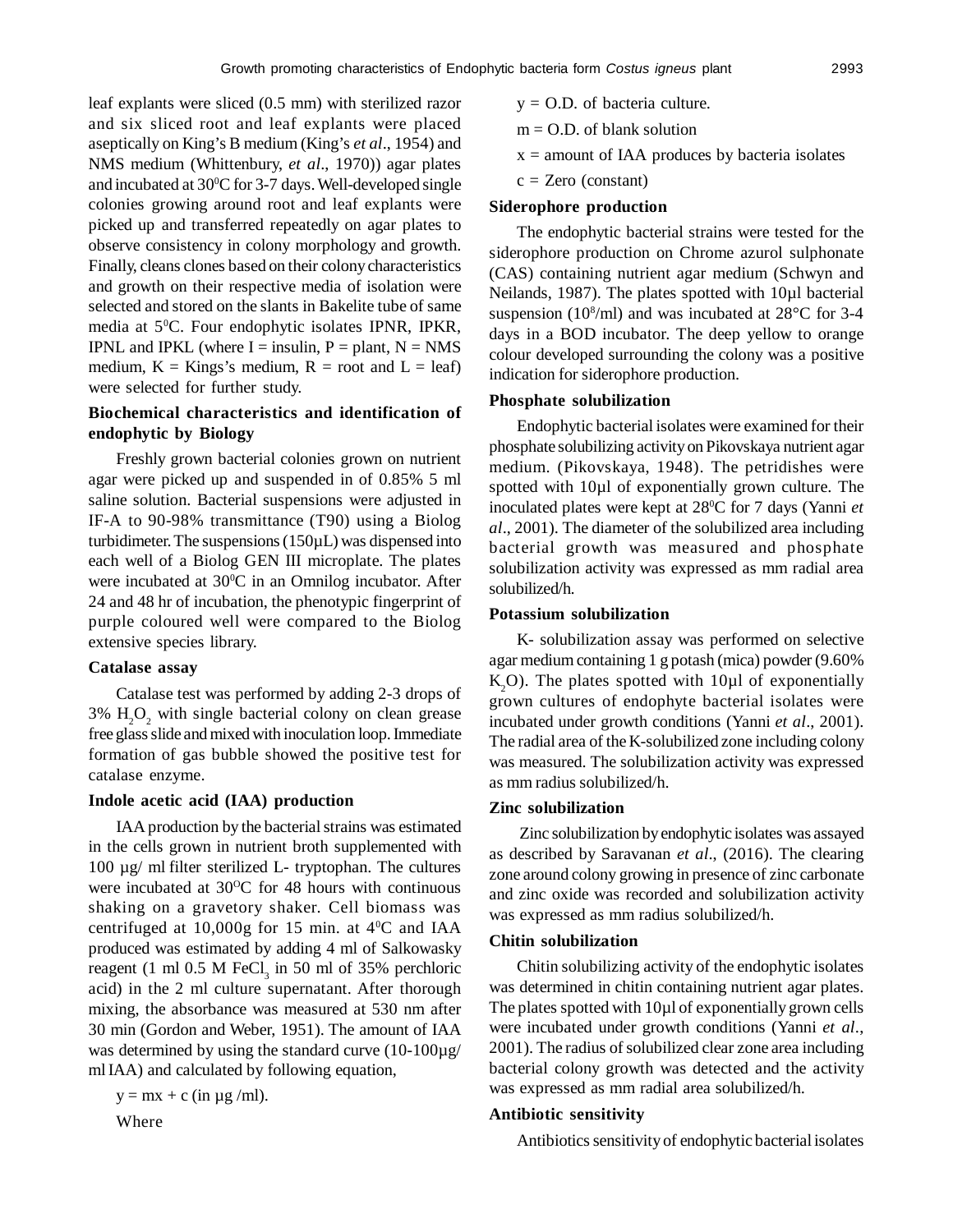was determined on nutrient agar plates containing filter sterilized (0.22 mm Millipore membrane) discs of Kanamycin, Ampicillin, Chloramphenicol, Ciprofloxacin, Streptomycin, Tetracycline, Neomycin, Rifampicin and Nalidixic acid. Each agar plate was divided into six equal sectors and spot inoculated with 10  $\mu$ l of exponentially grown bacterial culture. The plates were incubated at 30°C for 7days (Maatallah *et al*., 2002).

## **Results**

# **Biochemical characterization (Biolog GEN III) for identification of bacterial isolates:**

The endophytic bacterial isolates IPNR, IPKR, IPNL, IPKL (where I stand for insulin, P for plant, N for NMS medium, K for King's B medium, R for root and L for leaf) were inoculated in Biolog Gen III microtiter plate to observe various carbon and nitrogen sources utilization pattern, growth at different pH and salt (NaCl) concentrations and tolerance to some toxicant. The data obtained were used for identification using Biolog extensive species library. On the basis of comparison to library data the endophytic bacterial isolated were identified as follows as *Terrimonas ferruginea* (IPNR), *Massilia lutea* (IPKR), *Klebsiella variicola* (IPNL) and *Raoultella terrigena* (IPKL). Fig. 1.

#### **Production of IAA by endophytic bacterial isolates**

All the four endophytic bacterial isolates produced an appreciable amount of IAA in nutrient broth supplemented with  $100 \mu g$  ml<sup>-1</sup>tryptophan. The highest amount of IAA was produced by isolate IPNR (21.2µg ml-1), followed by IPKR, IPNL and least by IPKL. There was a gradual increase in the IAA production with the time of incubation and after 48 hour the maximum IAA production was by IPNR  $(47.3\mu g$  ml<sup>-1</sup>), followed by IPKR

 $\overline{8}$  $\overline{a}$ 10  $\mathbf{11}$  $12$  $\overline{5}$  $\overline{a}$  $\overline{7}$  $\overline{2}$  $\overline{3}$ z  $\circ$ O  $\bullet$  $\circ$  $\bullet$ 0 Ō Ф g S O O B 용 O €  $\circ$  $\circ$  $\circ$ 4 o O 0  $\overline{O}$  $\overline{\mathbf{O}}$  $\bullet$ e  $\circ$ Ω Ō O O  $\overline{R}$  $\circ$  $\circ$  $\bullet$ e  $\bullet$  $\bullet$  $\circ$  $\circ$  $\overline{O}$  $\circ$  $\circ$  $\bullet$  $\bullet$ s  $\overline{\mathbf{c}}$  $\overline{\mathbf{C}}$ e  $\bullet$  $\bullet$  $\bullet$  $\bullet$ O è 0  $\bigcirc$ D  $\circ$  $\circ$  $\circ$  $^\circ$  $\bullet$ Ġ  $\circ$ Ō O G O O O O D G  $\circ$ E O  $\circ$ Ō  $\oplus$  $\circ$ Ō  $\circ$  $\circ$  $^{\circ}$ G s O O E F ⊕ O Ō ↔ 4 ĕ e Ö  $\ddot{\bullet}$ 6 ۵ ⌒ G ⊕ 0 ⊕ ₩ Ġ G  $H$ 0 IPNR(Terrimonas ferruginia) IPKR(Massilia lutea)  $\circ$ O O  $^{\circ}$ Ō G O o  $\bullet$  $\circ$ O  $\bullet$  $\bullet$  $\circ$ d  $\bullet$ B  $\circ$  $\circ$ O O  $\bullet$  $\circ$  $\bullet$ B Ο O O O O O  $\circ$ O C C O Ο O O ο G O 0 Ö  $\oplus$ G G ۵ o  $\mathbf{D}$  $\bullet$  $\bullet$ 6  $\overline{0}$ G O €  $\circ$  $\circ$  $\circ$ σ  $\mathbf 0$  $\bullet$ € Ō  $\overline{\mathbf{a}}$ G  $\circ$ ۵  $\bullet$ E e O o  $\circ$ E  $^{\circ}$  $\bullet$  $\bullet$  $\circ$  $\bullet$  $\bullet$ ٥ O ⊕ 0 G G F O ω ω G F ≙  $\circ$  $\bullet$  $\mathbf \Theta$ O G ⊕ G G G o о o e  $\sqrt{6}$  $\bullet$  $\bullet$ O  $\circ$ G € € IPNL(Klebsiella variicola) **IPKL**(Raoultella terrigena)

**Fig. 1:** Biolog based identification of bacterial isolates on Gen III plates.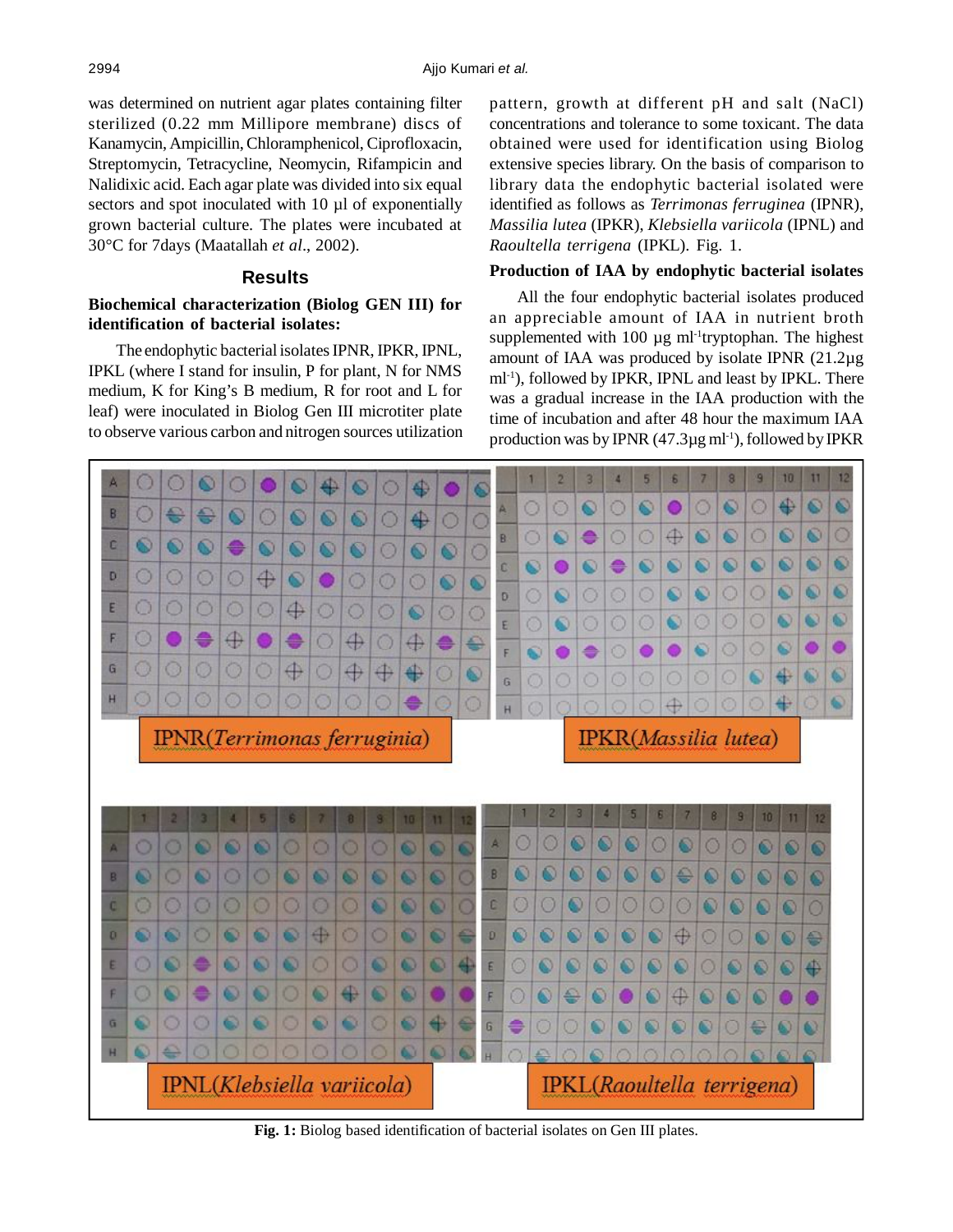(42.1  $\mu$ g ml<sup>-1</sup>), IPNL (33.2  $\mu$ g ml<sup>-1</sup>) and isolate IPKL IAA(29.8  $\mu$ g ml<sup>-1</sup>) The results undieted that root endophytic bacteria were good IAA producers than the leaf isolates. Fig. 2.

## **Siderophore production**

Out of four endophytic bacterial isolates, the siderophore production was significant in only two isolates. The isolates IPNR and IPNL were positive for carboxylate types of siderophore while the other two isolates IPKR and IPKL did not produce any observable amount of siderophore. Fig. 3.

### **Catalase activity**

All the endophytes bacterial isolates IPNR, IPNL, IPKR and IPKL were positive for catalase test Based on the intensity of bubble production the bacterial isolate IPKR and IPKL exhibited high catalase activity while enzymatic activity in IPNL and IPNR isolates was low Fig. 4.

## **Phosphate solubilization**

The potential of endophytic bacterial isolates of *Castus igneus* for insoluble tricalcium phosphate solubilization activity was tested *in-vitro* on Pikovskaya agar medium. Two root endophytic isolates IPNR and IPKR showed the greater ability to solubilize tricalcium phosphate. The maximum solubilization activity was exhibited by root endophyte IPNR  $(0.56 \text{ mm hr}^{-1})$  and IPKR  $(0.26 \text{ mm hr}^{-1})$  followed by leaf isolates IPKL  $(0.22$ 

mm  $hr<sup>-1</sup>$ ) and IPNL (0.20 mm  $hr<sup>-1</sup>$ ), leaf isolates. The results indicate that root endophytes were efficient phosphate solubilizers as compared to leaf endophytic bacteria of insulin plant. Fig. 5(A) and Fig. 6(A).

## **K-Solubilization by endophytic bacterial isolates**

The endophytic bacterial isolates of insulin plant were tested *in-vitro* for potash solubilization (mmh<sup>-1</sup>) activity



**Fig. 3:** Siderophore production by endophytic bacterial isolates.



**Fig. 2:** IAA production by Bacterial Isolates at 24 h (blue color) and 48 h (white radish).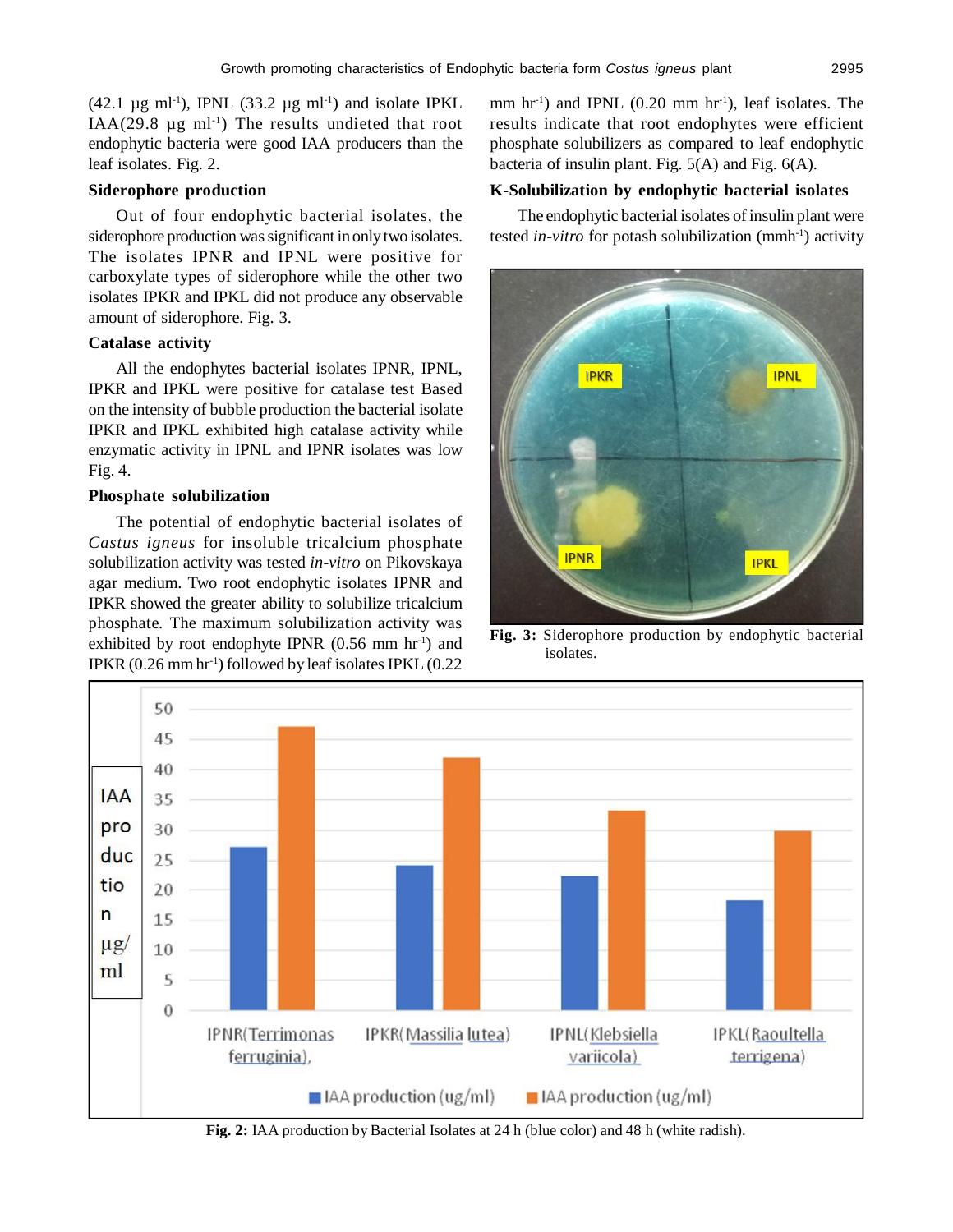

**Fig. 4:** Catalase activity (bubble formation with  $H_2O_2$ ) of endophytic bacterial isolates.

on Aleksandrov's nutrient agar medium supplemented with of mica powered felspar  $(1 \text{ gl}^{-1})$  an insoluble form of K. The maximum potash solubilization activity was observed by IPNR  $(0.20 \text{ mm}h^{-1})$  followed by IPKR  $(0.17$ mmh<sup>-1</sup>) and IPNL (0.13 mmh<sup>-1</sup>) The leaf endophytic isolate IPKL did not solubilized potash Fig. 5(B) and Fig.6 (B).

## **Zinc solubilization property**

An experiment was conducted to screen Zn

solubilizing in endophytic bacterial strains of insulin plant. Zn solubilization activity determined in zinc oxide (ZnO) and zinc carbonate  $(ZnCO_3)$  supplemented nutrient agar media the results have been presented in Fig 2. Only two root endophytic isolates (IPNR and IPKR) showed zinc solubilization which was high in IPNR (0.32 mm/hr) than IPKR (0.11 mm/hr). Two endophytic leaf isolates IPKL and IPNL did not show appreciable amount of zinc solubilization activity Fig. 5(C) and Fig. 6(C).

## **Chitin Solubilization property**

Chitin are biomolecule and some bacteria can degrade chitin by secretion of chitinase enzyme. The endophytic bacterial isolates IPNR, IPKR, IPKL and IPNL were tested *in-vitro* for chitin solubilization activity on chitin supplemented nutrient agar media. All the four endophytic isolates showed the ability to degrade chitin. The maximum activity was in IPNR followed by IPKL*,* IPNL and IPKL in decreasing order Fig.5(D) and Fig. 6(D).

# **Antibiotic sensitivity of endophytic bacterial isolates**



**Fig. 5:** Phosphate (A), Potash (B), Zinc(C) and Chitin(D) solubilization(mmh-1) by four endophytic bacteria of *Castus ignuos* plant.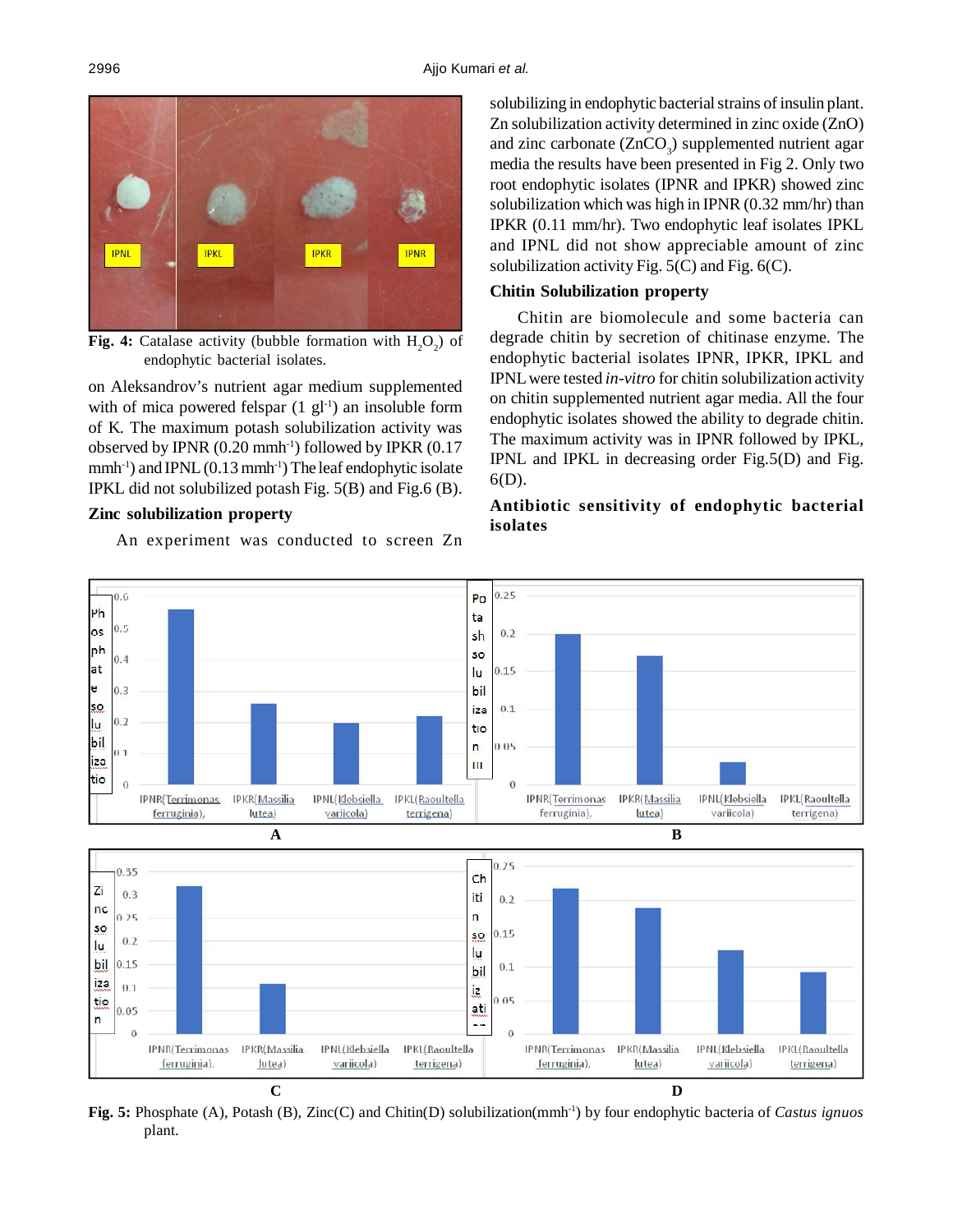Antibiotic sensitivity of endophytic bacterial isolates IPNR, IPKR, IPKL and IPNL was observed on Ciprofloxacin (Cip), Erythromycin (Ery), Streptomycin (Stm), Nalidixic acid (Nda), Ampicillin (Amp), Kanamycin (Knm), Tetracycline (Tet), Rifampicin (Rmp) and Neomycin (Neo) containing disc on the lawn of endophytic bacteria on nutrient agar plates and incubated at 30<sup>0</sup>C for 5 days. All endophytic bacterial isolates showed resistance to Nalidixic acid and Ampicillin. Isolates IPNR, IPKR and IPNL were resistant to

**IPKL** 

Erythromycin and only IPNR showed resistance against Neomycin antibiotic. These endophytic bacterial isolates were sensitivity to Ciprofloxacin, Streptomycin, Kanamycin, Tetracycline and Rifampicin antibiotics (Fig.7 Table 1).

# **Discussion**

Fourty two (22 from root and 20 from leaves) clones were isolated from *Costus igneus* plant based on the growth behavior two isolates each from root and leaf



**C D Fig. 6:** phosphate (A), Potash(B), Zinc(C) and Chitin(D) solubilization by four endophytic bacterial isolates (clear zone indicates the solubilization areas).

**IPKR** 

**IPNR**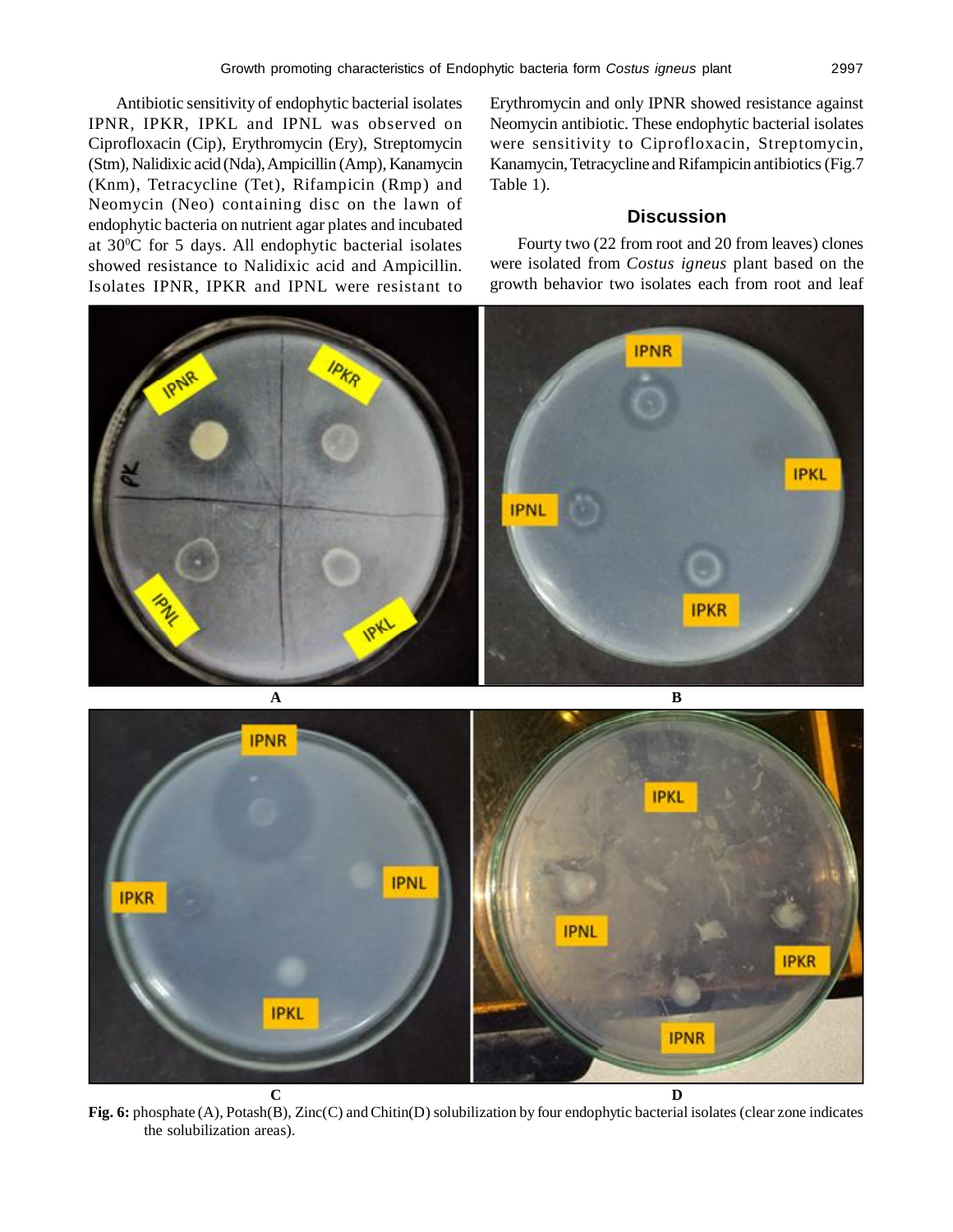were selected for further studies. The isolates were inoculated in Biolog Gen III microtiter plate to observe various carbon and nitrogen sources utilization pattern, growth at different pH and salt (NaCl) concentrations and tolerance to some toxicant for the identification of isolates using Biolog extensive species library system. Endophytic bacterial isolates were identified as *Terrimonas ferruginea* (IPNR), *Massilia lutea* (IPKR), *Klebsiella variicola* (IPNL) and *Raoultella terrigena* (IPKL).

IAA production is widespread among environmental bacteria that inhabit soils, waters, but also in plant and animal hosts. Distribution and substrate specificity of the involved enzymes for IAA production suggests that IAA formation pathways play a role beyond plant-microbe interactions. (Patten *et al*., 2013) *Enterobacter cloacae* can produce IAA, from aromatic and branched-chain amino acids. (Parsons *et al*., 2015). All four endophytic isolates were capable to produce IAA in significant amount. Isolate IPNR a root endophyte produces maximum amount of IAA while the least amount was produce by IPKL (leaf endophyte). The results suggested that the root endophytic bacteria are more efficient producer of IAA probably due to availability of substrate inside the root tissues. The results of quantitative analysis of IAA production from 17 bacterial isolates showed that *Enterobacter* ludwigii FB Endo 135 produced the highest IAA, while the lowest amount was formed by Azm



**Fig. 7:** Antibiotic of sensitive by endophytic bacterial determined by different antibiotic disc.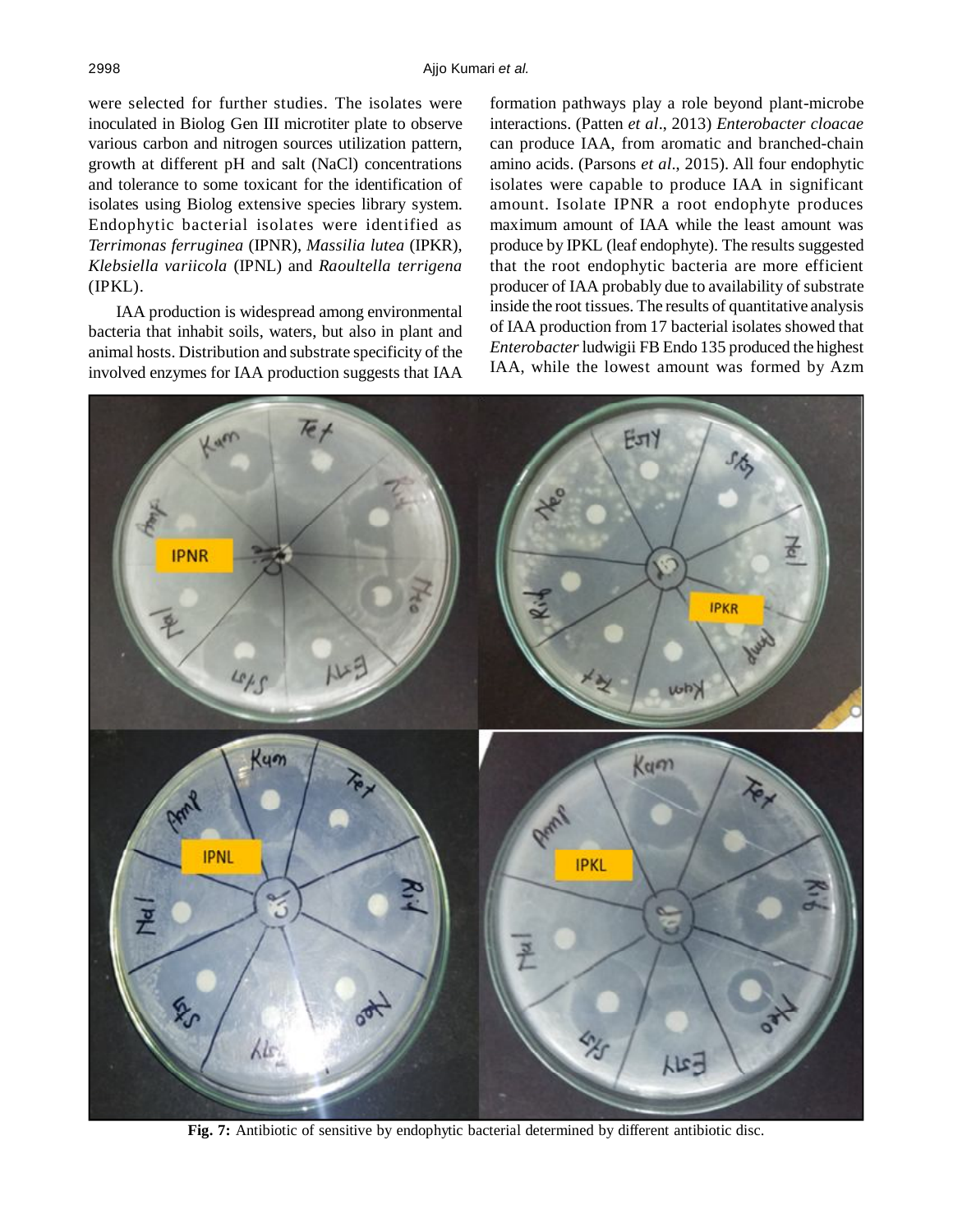**Table 1:** Sensitivity of endophytic bacterial isolates to different antibiotics.

| <b>Endophytic</b> | <b>Cip</b> | Ery | <b>Stm</b> |   |   | Nad Amp Kanm | Tetr | Rif | Neo |
|-------------------|------------|-----|------------|---|---|--------------|------|-----|-----|
| isolates          |            |     |            |   |   |              |      |     |     |
| <b>IPNR</b>       | $^{+++}$   | *   | $++++$     | ∗ | ∗ | $^{+++}$     |      |     | ∗   |
| <b>IPKR</b>       | $++++-$    | *   | $^{+}$     | * | * |              |      |     |     |
| <b>IPNL</b>       | ∗          | *   |            | * | * |              |      |     |     |
| <b>IPKL</b>       |            |     |            | * | * |              |      |     |     |

++++ (Highly sensitive), +++ (Moderately sensitive), ++ (Low sensitive), + (Resistance), \* (Highly Resistance).

1.7.2.12. (Susilowati *et al.,* 2018). Isolates DM and K1K1 producing high IAA levels were used for bacterization of mungbeans enhanced the number of lateral root formation. (Herlina *et al*., 2017).

Siderophores are iron-chelating compounds secreted by microorganisms such as bacteria and fungi. They help to transport iron across cell membranes. The endophytic bacteria produce different types of this low molecular weight compounds. In the present study endophytic bacterial isolate IPNR and IPNL showed maximum siderophore production which indicated that both root and leaf endophytis are efficient siderophore producers. The isolates of *Methylobacterium* spp. producte. hydroxamate-type, siderophores. The growth of plant was stimulated by the presence of siderophores of the of endophytic *Methylobacterium mesophilicum*.( Lacava *et al.,* 2014). *Azotobacter vinelandii, Bacillus megaterium, Bacillus subtilis, Pantoea allii and Rhizobium radiobacter* produced maximum siderophore in stationary phase, while A. vinelandii (at 72 h) showed maximum production during exponential phase of the growth. The presence of catechol-type siderophores for *B. subtilis* and *R. radiobacter* and hydroxamate-type siderophores for *B. megaterium* and *P. allii*. was determined in culture filtrates while *A. vinelandii*, contains both catechol and hydroxamates types siderophore. The highest iron-chelating capacity, was noticed by *B. megaterium* followed by *B. subtilis* and *A. vinelandii* at pH 9.0. (Ferreira *et al*., 2019). The modified microplate method for siderophore production can be used for both qualitativelly and quantitatively, making it less tedious, and cheaper method to screen PGP character of plant-associated bacteria. (Arora *et al*., 2017).

Catales an enzyme converts hydrogen peroxide to water and oxygen is important to protecting the cell from oxidative damage by reactive oxygen species (ROS). The endophytic bacterial isolates IPNR, IPNL, IPKR and IPKL showed catalase activity with maximum activity IPNR isolate. The presented and amount of catalase in usually considered as stress tolerant characteristic.

The maximum phosphate solubilizing activity with

decrease in the pH of the medium on the 6th day of incubation (DAI) was detected in *Bacillus subtilis* (LP31 L03) in decreasing order TCP,  $\text{FePO}_4$  and  $\text{AIPO}_4$ . The endophytic bacteria with phosphate solubilizing activity have potancial in biofertilizer technology. (Borah *et al*., 2017). Phosphate-solubilizing bacteria (PSB) as inoculants have the ability to convert insoluble forms of iron and

aluminum phosphates in acidic soils and calcium phosphates in alkaline soils. (Walia *et al*., 2017). The isolates of *Aneurinibacillus* sp. and *Lysinibacillus* sp. solubilized phosphate in liquid medium supplemented with tricalcium phosphate. The isolates exhibiting variations in their capacity to solubilize P significantly reduced the pH of the liquid medium and exhibited acid phosphatase activity. (Matos *et al*., 2017).

In this present study all the endophytic bacterial isolates showed an appreciable amount of potash and zinc solubilization activity. The maximum potash and zinc solubilization activity was in IPNR and IPKR.

The zinc solubilizing rhizobacteria isolated from sugarcane, screened for zinc solubilizing ability on five different insoluble zinc sources. *Pseudomonas fragi*, EPS 6 *Pantoea dispersa*, EPS 13 *Pantoea agglomerans*, PBS 2 *E. cloacae* and Rhizobium sp. were superior based on their zinc solubilizing potential (Kamran *et al*., 2017). Out of the six promising Zn solubilizing bacteria *B. megaterium*, KY687496 was found to be the most potential strain owing to its enhanced Zn Solubilization with a marked decrease in pH due to enhanced gluconic acid production. (Dinesh *et al*., 2018).

All the four endophytic bacterial isolates (IPKL, IPKR, IPNL and IPNR) were resistant to antibiotics Nalidixic acid and Ampicillin, isolates IPNR, IPKR and IPNL towards erythromycin and IPNR also showed resistance against Neomycin. The isolates were sensitive to Ciprofloxacin, Streptomycin, Kanamycin, Tetracycline and Rifampicin antibiotic.

Antibacterial activity test showed that B. amyloliquefaciens exhibited inhibition against MRSA and K. pneumonia bacteria, while Bacillus sp.1 and Bacillus sp.2 against K. pneumoniae bacteria. (Indrawati *et al.,* 2018, Bacillus subtilis, Penicillium chrysogenum and Streptomyces spwere were checked for antibacterial activity against Staphylococcus aureus (ATCC 29213), Pseudomonas aeruginosa (ATCC 27853), Escherichia coli (ATCC 25922) and Klebsiella pneumonia (ATCC 4352). Penicillium chrysogenum metabolites showed maximum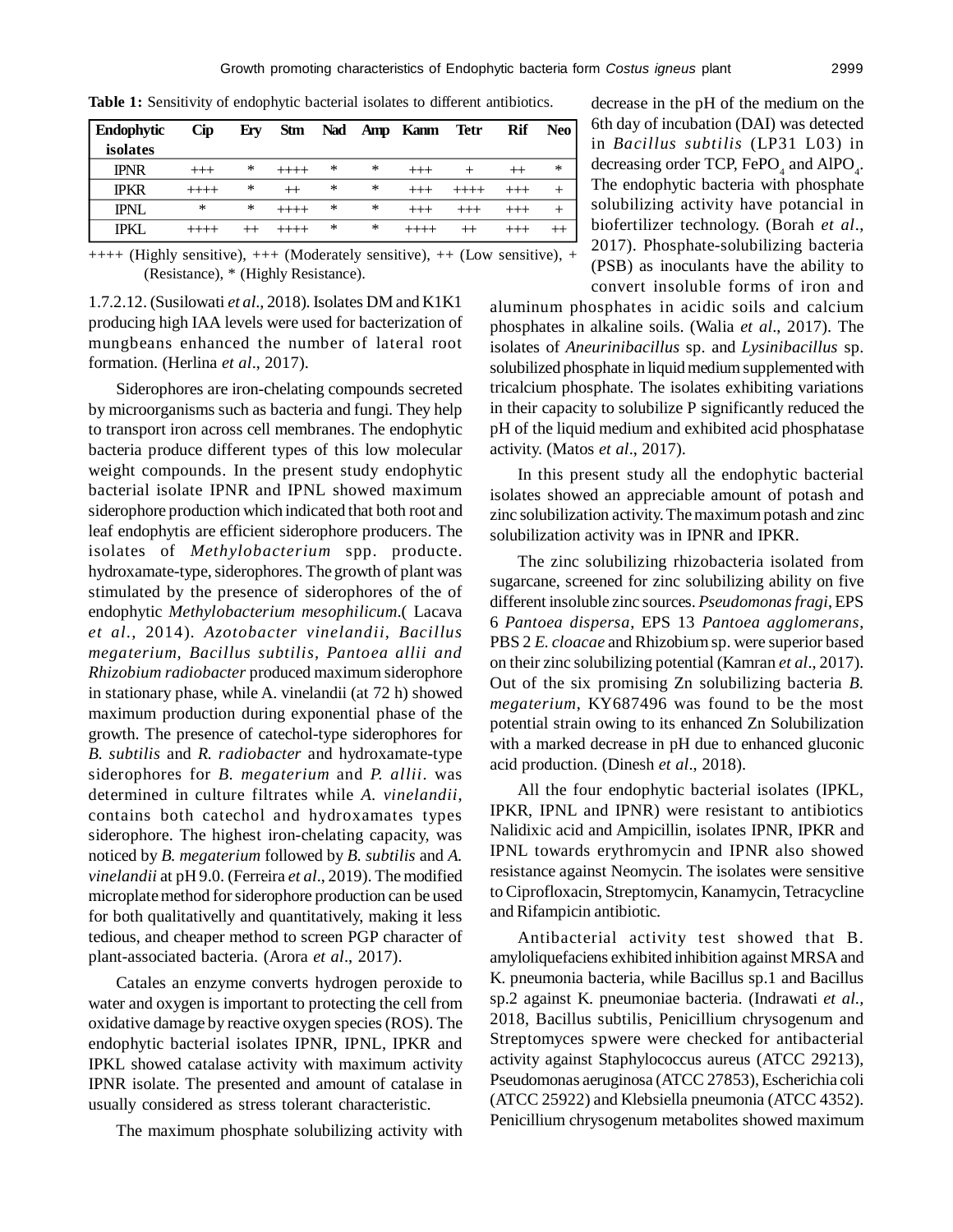antimicrobial activity against all the last strains. Bacillus subtilis metabolites showed activity against Staphylococcus aureus and Pseudomonas aeruginosa whereas Streptomyces sp. showed minimum activity against all the four tested organisms. (Sethi *et al.,* 2013). Antibiotic activity of the endophytic bacterial strains may help in the identification of strains.

# **Acknowledgements**

The authors are greatful to Head, Department of Botany, for providing basic and sophisticated facilities (CAS in Botany); University Grant Commission (CAS Botany) and DST/FIST, New Delhi for financial assistance.

# **References**

- Arora, N.K. and M. Verma (2017). Modified microplate method for rapid and efficient estimation of siderophore produced by bacteria. *3 Biotech.,* **7(6):** 381.
- Bown, D. (2008). Encyclopedia of Herbs and their uses. *The Royal Horti. Society,*London, UK, 181.
- Chaintreuil, C., E. Giraud, Y. Prin, J. Lorquin, A. Ba, M. Gillis and B. Dreyfus (2000). Photosynthetic bradyrhizobia are natural endophytes of the African wild rice Oryza *breviligulata. Appl. Environ. Microbiol.*, **66(12):** 5437-5447.
- Dhungana, S.A. and K. Itoh (2019). Effects of co-Inoculation of indole-3-acetic acid-producing and-degrading bacterial endophytes on plant growth. *Horticulturae*, **5(1):** 17.
- Dong, X., L. Lv, W. Wang, Y. Liu, C. Yin, Q. Xu and X. Liu (2019). Differences in distribution of potassium-solubilizing bacteria in forest and plantation soils in Myanmar. *Internat. J. Environ. Res. and Public Health,* **16(5):** 700.
- Ek-Ramos, M.J., R. Gomez-Flores, A.A. Orozco-Flores, C. Rodríguez-Padilla, G. González-Ochoa and P. Tamez-Guerra (2019). Bioactive products from plant-endophytic grampositive bacteria. *Frontiers Microbiol*., 10.
- Ferreira, C.M., A. Vilas-Boas, C.A. Sousa, H.M. Soares and E.V. Soares (2019). Comparison of five bacterial strains producing siderophores with ability to chelate iron under alkaline conditions. *AMB Express*, **9(1):** 78.
- Gruenwald, J., T. Brendler And C. Jaenicke (2000). PDR for Herbal Medicines.
- Gunatilaka, A.L. (2006). Natural products from plant-associated microorganisms: distribution, structural diversity, bioactivity, and implications of their occurrence. *J. Natur. Product*, **69:** 509-526.
- Herlina, L., K.K. Pukan and D. Mustikaningtyas (2017). The endophytic bacteria producing IAA (Indole Acetic Acid) in *Arachis hypogaea*. *Cell Biol. and Develop*, **1(1):** 31-35. https://en.wikipedia.org/wiki/Catalase.
- Indrawati, I., N. Rossiana and D.S. Diresna (2018). Bioprospecting of Bacterial Endophytes from Curcuma

aeruginosa, Curcuma xanthorrhiza and Curcuma zedoariaas Antibacterial Against Pathogenic Bacteria. In IOP Conference Series: *Earth and Environmental Science*, 197(1).

- Kamran, S., I. Shahid, D.N. Baig, M. Rizwan, K.A. Malik and S. Mehnaz (2017). Contribution of zinc solubilizing bacteria in growth promotion and zinc content of wheat. *Front. Microbiol*., **8:** 2593.
- King, E.O., M.K. Ward and D.E. Raney (1954). Two simple media for the demonstration of pyocyanin and fluorescin. *J. Lab. Clin. Med*., **44:** 301–307.
- Maatallah, J., J. Sanjuan and C. Lluch (2002). Phenotypic characterization of rhizobia isolated from chickpea (*Cicer arietinum*) growing in Moroccan soils. *Agronomie*, **22(3):** 321-329.
- Maharana, P.K. (2019). Life Science. *Int. J. of Life Science,* **7(2):** 333-336.
- Maheshwari, R., N. Bhutani and P. Suneja (2019). Screening and characterization of siderophore producing endophytic bacteria from *Cicer arietinum* and *Pisum sativum* plants. *J. Applied Biol. & Biotechnol*., **7(05):** 7-14.
- Matos, A.D., I.C. Gomes, S. Nietsche, A.A. Xavier, W.S. Gomes, J.A. Dos Santos Neto and M.C. Pereira (2017). Phosphate solubilization by endophytic bacteria isolated from banana trees. *Anais da Academia Brasileira de Ciencias*, **89(4):** 2945-2954.
- Merina, B. (2004). Insulin plant in gardens. *Nat. Prod. Radian.*, **3:** 349-350.
- Mumtaz, M.Z., M. Ahmad, M. Jamil and T. Hussain (2017). Zinc solubilizing *Bacillus* spp. potential candidates for biofortification in maize. *Microbiol. Res*., **202:** 51-60.
- Pahari, A., A. Pradhan, S.K. Nayak and B.B. Mishra (2017). Bacterial siderophore as a plant growth promoter. *In: Microbial Biotechnology*, 163-180.
- Parsons, C.V., D.M. Harris, C.L. Patten *et al*., (Sep 2015). "Regulation of indole-3-acetic acid biosynthesis by branched-chain amino acids in Enterobacter cloacae UW5". *FEMS Microbiol Lett*., **362:** (18).
- Patten, C.L., A.J. Blakney and T.J. Coulson (2013). Activity, distribution and function of indole-3-acetic acid biosynthetic pathways in bacteria. *Crit. Rev. Microbiol*., **39(4):** 395-415.
- Pikovskaya, R.I. (1948). Mobilization of phosphorus in soil in connection with vital activity of some microbial species. *Mikrobiologiya*, **17:** 362-370.
- Rathore, A.K. and P. Khanna (1978). Production of diosgenin from *Costus speciosus* (Koen.) Sm And *Solanum nigram* L. suspension cultures. *Curr. Sci.,* **47:** 870-871.
- Sabu, M. (2006). Zingiberaceae and Costaceae of South India. 2 nd edition. Calicut University: Indian Association for Angiosperm Taxonomy Publishers.
- Schwyn, B. and J.B. Neilands (1987). Universal chemical assay